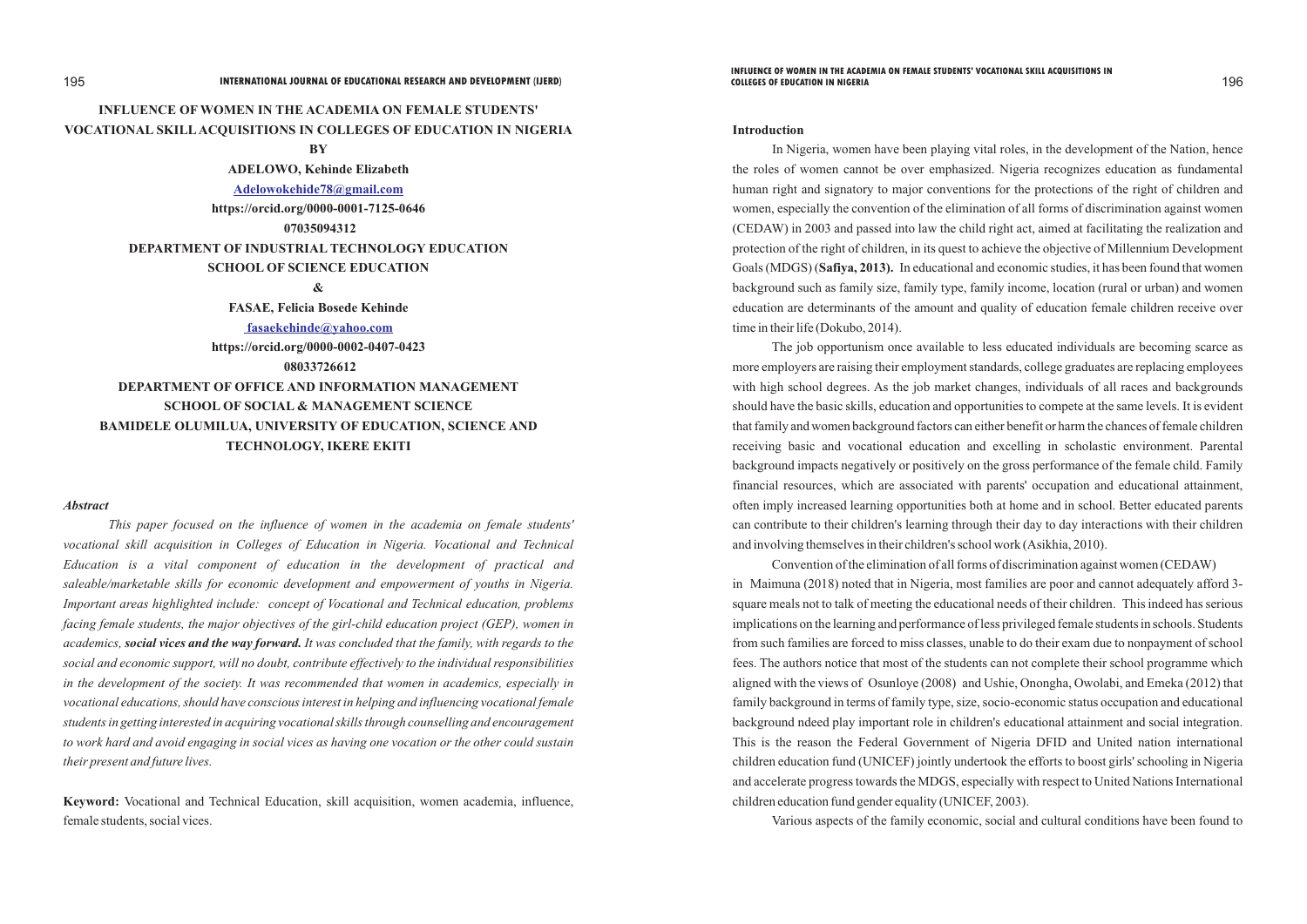have consistent impact on the academic performance of female students. Students whose parents have better jobs and higher levels of educational attainment and who are exposed to more educational and cultural resources at home tend to have higher levels of academic performance (Maimuna, 2018). It is worthy of note that academic performance is affected when parents give positive reinforcement and the female student is more likely to achieve higher educational standard than the male student who does not receive any reinforcement from parents. Therefore women are usually considered the primary agents of socialization because their influence begins so early in life. Although the family is supposed to care for, socialize and optimize the potential of children, it sometimes falls short of these goals (Maimuna, 2018).

The authors observe that in Nigeria tertiary institutions, most female students in vocational and technical education, are always not being able to complete their programmes of education because some of them cannot write exams because of non-payment of school fees. Abolarin (2010) noted that there are social, economic and political problems bedeviling the Nigerian female students. The policies put in place to salvage the situation of Nigeria children include children's decree, the new political dispensation, the Human Right Commission and the ministry of women affairs with a full department for child development matters but in spite of these measures, leadership and socio-economic problems have not allowed for effective implementation and monitoring or observance of the rights of the female students. The issue of female education is now a global issue of importance; in recent times the implementation and monitoring or observance of the rights of the female students should be a fundamental resolution and this was reached at the Dakar Agreement on female student's education.

As laudable as these objectives are, technical education is bedeviled by several challenges which hinder the realization of its objectives. Among these challenges there is low enrolment of female students into the TVET programme in tertiary institution.

# **Concept of Vocational and Technical Education (VTE)**

Ekpenyong, in Adelowo 2018 defined Vocational and Technical Education as the education designed to prepare skilled personnel at lower levels of qualification for one or a group of occupations, trades or jobs. Okoh (2000) also viewd Vocational Education as part of the total experience of the individual whereby he/she learns successfully how to carry on a gainful occupation which involves the development of skills, knowledge and attitudes required for success in the occupation. Nigerian Educational Research and development Council stated that it prepares individuals for occupational fields and for effective participation in the world of work.

The aims and objectives of VTE in Nigeria as enshrined in National policy on Education (2004) are:

- (a) To provide trained manpower in applied science, technology, commerce particularly at sub- professional grades.
- (b) To provide technical skills necessary for agricultural, industrial, commercial and economic development.
- (c) To give an introduction to professional studies in engineering and other technologies.
- (d) To give training and improving the necessary skills leading to production of craftsmen,

technical and other skilled personnel who will be enterprising and self-reliant. (e) To enable young men and women to have intelligent understanding of the increasing

complexity of technology.

Federal Republic of Nigeria (FRN, 2013) in her national technical education enables its recipients to become active people who contribute positively to the well-being and economic development of society. The implication of this is that technical education gives attention to the development of both material and human resources (Adelakun, Oviawe & Barfa, 2015). They added that for these good yields of Technical, Vocational Education and Training programmes, it is obvious that no nation will adequately develop its technological base if it neglects the development of its workforce.

## **Problems facing Female Students**

Lack of vocational skill acquisition has rendered many female youth over dependent on parents, husband and relatives. In order to reduce or eradicate the level of maltreatment, neglect, negative attitude of the parent towards female children, vocational skills acquisition is paramount.

Usman (2007) emphasized that it was initially believed that the influence of western education on the female child was inimical and that those schools would change their ways of life and make them discard their traditional as well as their cultural ways of life. To others, when the female student is educated, it has no direct or immediate benefit to the family, since she has to get married someday, so the responsibility of training her should rest on her husband.

Despite all the efforts made by the government and other private agencies to encourage the female students' education, there are still cases of low enrolment, issues of unemployment cases among female children and the youth in general, and, female students in relation to vocational skill acquisition in tertiary institutions. There is therefore the need to enlighten, encourage and motivate all those concerned on the benefit of vocational skills to female students.

It is in the light of the above observation that this paper reviewed the influence of women in academia on female students' vocational skills acquisition in Nigeria and other factors responsible for low enrolment of girls into schools, such as socio-cultural, economic, societal negative attitude to female child education, early marriage and gender bias, among others. **MajorObjectives of the Girl-Child Education Project (GEP)**

The major objectives of the girl-child education project (GEP) in UNESCO (2003) as outlined by Maimuna (2018) include:

- 1. Raising national awareness on girl-child education and increasing political and financial commitment through advocacy and sensitizing of policy makers at all levels.
- 

2. Developing technical capacity of schools and teacher pedagogical skills to create child

### 197 198 **ADELOWO, KEHINDE ELIZABETH, FASAE, FELICIA BOSEDE KEHINDE COLLEGES OF EDUCATION IN NIGERIAINFLUENCE OF WOMEN IN THE ACADEMIA ON FEMALE STUDENTS' VOCATIONAL SKILL ACQUISITIONS IN**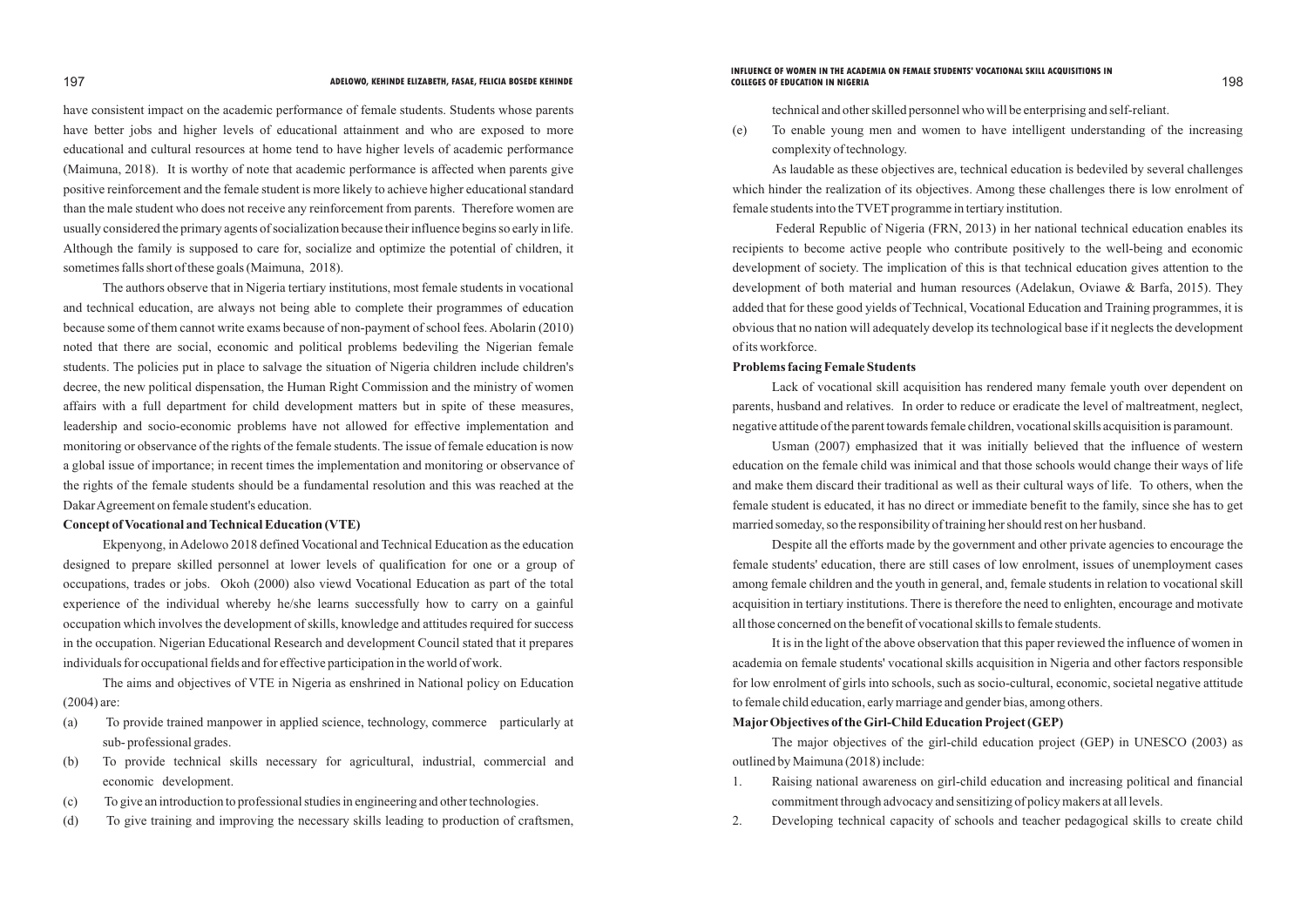friendly school environments that enhance the participation of the child and improve learning outcome.

- 3. Establishing female friendly school teachers as minimum benchmark for effective schools, link to community empowerment.
- 4. Building instructional capacity of stakeholders on gender sensitivity sexuality.
- 5. Collaborating with government and other stakeholders in reviewing existing curricula and teaching materials for gender sensitivity.
- 6. Promoting the employment of more female teachers in the rural areas where they are most needed to serve as role model and assist in the monitoring of out of school girls as stipulated in the Federal Ministry of Education (FRN, 2013), the national average for school enrollment and adult which is negatively influenced by the gender factors where by female enrollment and female literacy have remained very low. Technical and Vocational Education and Training (TVET) has been recognized the world over as tool for empowering people, especially the youth, for sustainable livelihood and social-economic development.

# **Women in Academics**

A woman is an adult female person. An academic is someone who teaches or does research at a College or University. Therefore, a woman academic is an adult female person who teaches or does research at a College or University. Women are very important in national development, and the role of women at home also cannot be overemphasized. In recent years, women have put aside gender inequality, marginalization and inferiority complex. In spite of being academics, female lecturers are also expected to keep their homes **(Akinsanya, 2012).** Women carry a dual burden that they must pursue both their academic interest while meeting traditional obligations, for which they get little or no help from their male partners and spouses. Awoman academic is concerned with childbearing and rearing, cooking and domestic household chores and their supervision. Odejide (2001) found out that women academics are confronted by the sexual prejudice that abound among their male counterparts and the lack of a suitable framework within which they can articulate their concerns.

In studies conducted by Nasir (2001), Yolonfoun (2003), they found that women lecturers instructing university students as well as women intellectuals relating to male counterparts are generally perceived as being less knowledgeable, and also have to work twice as hard in order to legitimize their positions and authority. Women academics need to develop masculine heart in their approach to female students about the academic work in order to live up to expectation (Yolonfoun, 2003).

Women are strong and energetic. Omolade, (2012) reiterated that the performance measures of women in academics can either be qualitative or quantitative. The quantitative performance involves the number of times the women are present in attending lectures, meetings, seminars, workshops, conferences, attending to students' projects among others. Qualitatively, in terms of students' feedback, successes recorded per time, accessibility, dedication at work, and reward for excellence to mention a few. At the same time, there are a lot of job constraints on the part of women academic based on a number of reasons such as home factors, life expectancy, which include pregnancy, child rearing to changes in their jobs. Other constraints include breast feeding, attending to family problems, perception and lack of mentor. Recently government has approved six month maternity leave for women in some states to breast feeding their child (**Omolade, 2012). Social Vices**

**Apase (2019) noted that** social vices are fast becoming national and global trends. Social vices cut across ethnic nationalities, races and even religious cleavages. Some of the social vices include but not limited to examination malpractice, indecent dressing and prostitution, political thuggery, cultism, drug addiction, targeted assassinations, armed robbery, pipe-line vandalism, vandalism of electricity installations and cybercrimes variance to social norms and values which include beliefs, attitudes, honesty, hard work, customs and traditions, ideals, skills and taboos which a society cherishes and passes on from one generation to another via formal and non- formal education. Few of these social vices will be explained in this article.

Many female students, because of the wrong perceptions from parents have refused to take to vocational and technical skills, and even when they take to it, they seem not to be interested probably because some view the programme as meant for weak, never –do-well and dropouts, hence, there is unusually low enrolment in the TVET programme . The few need encouragement and women in academics have this role to play in instilling consciousness for handwork into them. When girls lack vocational/technical skills, they tend to engage in examination malpractices during examinations, prostitution, drug abuse, stealing, indecent dressing, cultism among others.

Oyetunde (2004) stressed that examinations exert a very powerful influence on the educational system on what is taught or how it is taught, and they determine how far students can go in their academic pursuits and job aspirations. Entire family lives can be influenced by a child's performance in an examination because that performance can constrain or expand future employment possibilities for the child (Copper, 1996) in Safiya, (2013). Examinations therefore are very important to students as their future seems to hang on them. All manner of examination malpractices are therefore trending.

Furthermore, female students may engage in indecent dressing due to poverty. Ogbonnaya (2009) stated that social norms and values are part of the culture of a people. They value decent dressing but abhor near nude dressing associated with prostitution. Nigerian youths have a penchant for any kind of dress even foreign dresses. They dress in British dresses, gowns and suits, Chinese wears, American trousers and suits and German wears. Social media and the internet have influenced the dressing of our youths negatively. It is common to see on the streets and campuses half-clad boys and girls or wears that show the contours of all vital statistics of their bodies.

Ogbonnaya (2009), citing Nwoke (2006) defines cult anthropologically as a set of practices

### 199 200 **ADELOWO, KEHINDE ELIZABETH, FASAE, FELICIA BOSEDE KEHINDE COLLEGES OF EDUCATION IN NIGERIAINFLUENCE OF WOMEN IN THE ACADEMIA ON FEMALE STUDENTS' VOCATIONAL SKILL ACQUISITIONS IN**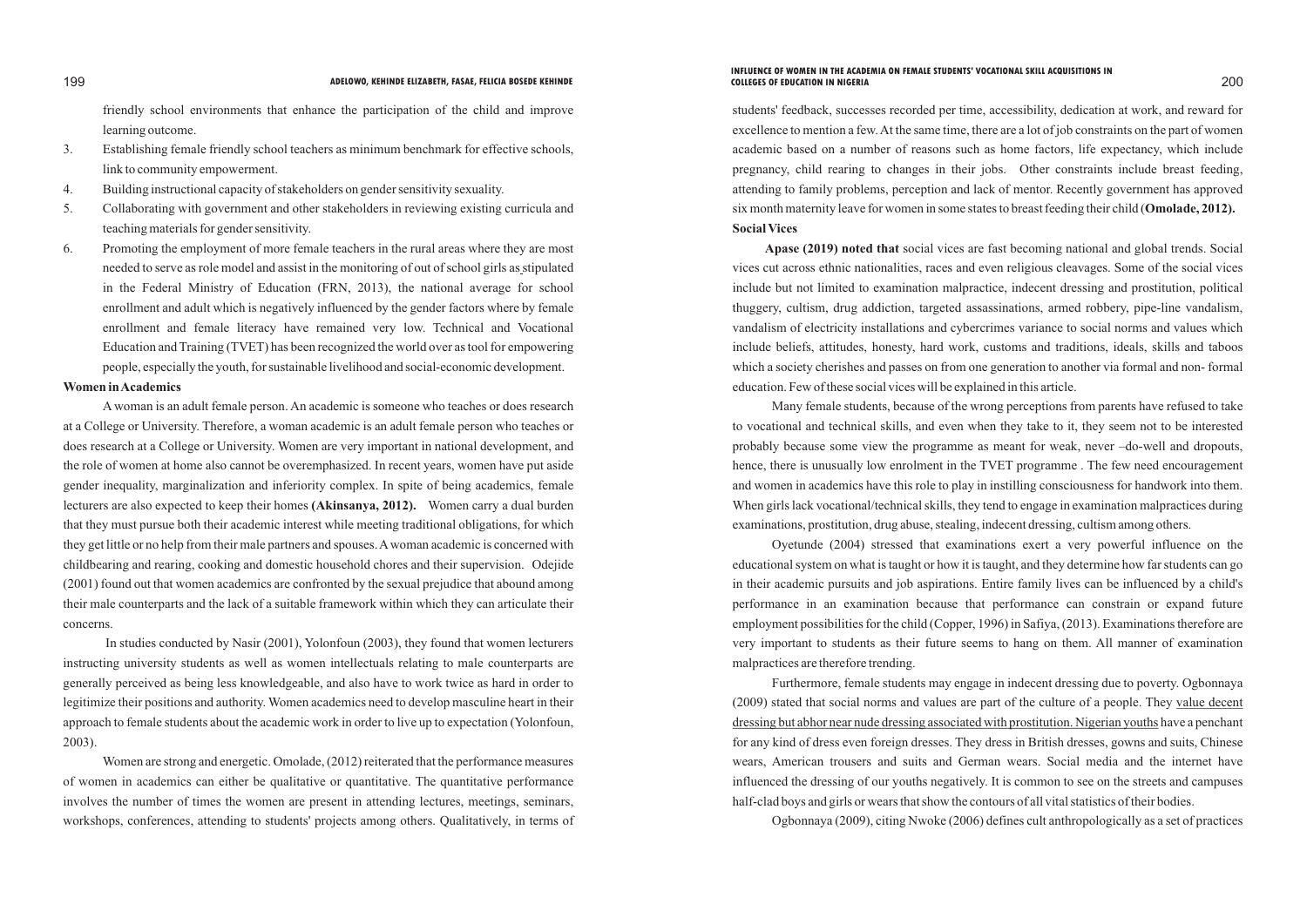and belief of a group in relation to a local god. These activities relating to the local god are highly secretive as members always swear oath of secrecy. Secret cults or societies are those organizations which completely conceal their rules, the names of their members, their signs, passwords from outsiders and the members take oath of secrecy and are often under the threat of severe punishment in the case of its violation. Youth restiveness is typified by political assassinations, ethnic militia, armed robbery, sexual assault or rape, kidnappings among other vices. Cultism is an extension of violence in the Nigerian society. Whereas Nigeria's philosophy of education is based on:

- (a) The development of the individual into a sound and effective citizen;
- (b) The full integration of the individual into the community; and
- (c) The provision of equal access to educational opportunities for all citizens of the country at the primary, secondary and tertiary levels both inside and outside the formal school system (Federal government of Nigeria, 2004).

### **Way Forward**

Ogbonnaya (2009) noted that for quality education in a globally depressed economy, Nigeria and other nations must plan education to cater for the decadent society. Education should be planned to correct the ills in the society. Education should be planned to cater for the need of both the rich and the poor, in this way prostitution may also be reduced. It is in this respect that the classical economists do not often regard education strictly as an economic but a social good, luxury consumption good.

In view of the important roles that women in academics can play, the paper therefore suggested the following as way forward:

Social vices need to be curbed. Youths that engage in these dangerous acts need help advice and rehabilitation for the addicted ones. Women in academics can help in this regard by performing the roles which Parents ought to perform but failed when children were at home such as knowing their students' friends, status, and their academic performance and trying to follow them up. Women academia should be close to their female students for close monitoring. They should give time to teach the moral values and the word of God, as this might help as a solution.

Women academia should be firm and fair in dealing with female students. They should not allow themselves to be taken advantage of by students.

Women academia should sensitize and mobilize parents to see the value and relevance vocational skill acquisition education. This could enable parents to have positive view of their children education and strive to give financial and moral support.

Women in academia should educate female students on job creation and awareness as the standard of civil servants salary presently could not meet up with the present challenges of economic demands, hence the need to achieve a vocation.

Furthermore and in addition, Government should **organize forums** that will enlighten female students about the dangers associated with social vices, tell them stories of people who have engaged in social vices and are reaping the gain of sorrow. **Conclusion**

Lack of vocational and technical education skills may result to social vices for female students. With this, individual student should be self–reliant and involve in vocational skills in order to stand away from all social vices so that they can carry out responsibilities of their lives and families in future. Parents, especially women in academics, are usually considered the primary agents of socialization because their influence on a child begins so early in the life of the child. It is worthy of note that academic performance is affected when parents give positive reinforcement and a child is more likely to achieve higher educational success than the child who does not receive any reinforcement from parents.

# **Recommendations**

school/faculty levels in tertiary institutions in order to inculcate right values into the students.

- Women in academics should be allowed to act as students' advisers at the departmental and
- Women in academics should collaborate with parents in order to be sensitized and mobilized
- Parents should be sensitized through women programme and political campaign to see the

towards encouraging their children in having interest in vocational skill acquisition.

value and relevance of education. This will enable parents to have positive view of their children education.

Female civil servants who are vocational workers should be encouraged by receiving special allowance in order to meet up with the present challenges of economic demands. This could inspire parents to support and encourage their female children to acquire vocational skills.

Individual parents should be encouraged to belong to organizations such as community development or any initiated programme which will foster social security such as access to job and skills acquisition, national poverty eradication programme (NAPEP), family support programme, agricultural loan scheme among others, that would provide financial support and job security.

### 201 202 **ADELOWO, KEHINDE ELIZABETH, FASAE, FELICIA BOSEDE KEHINDE COLLEGES OF EDUCATION IN NIGERIAINFLUENCE OF WOMEN IN THE ACADEMIA ON FEMALE STUDENTS' VOCATIONAL SKILL ACQUISITIONS IN**